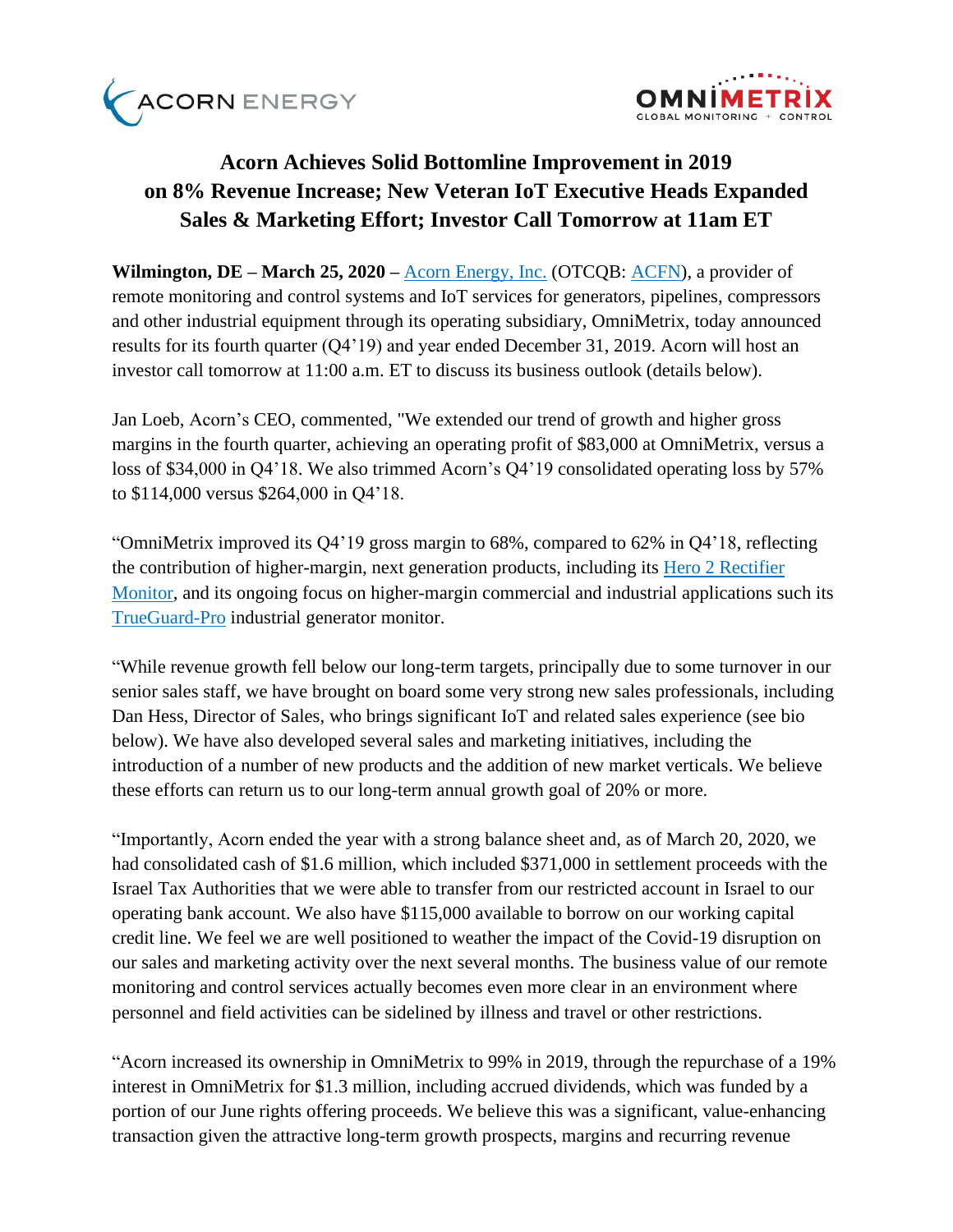| <b>OmniMetrix Summary Financial Results</b> |    |       |    |       |               |  |
|---------------------------------------------|----|-------|----|-------|---------------|--|
| (\$ in thousands)                           |    | 2019  |    | 2018  | <b>Change</b> |  |
| <b>Monitoring revenue</b>                   | S  | 3,327 | S  | 2,712 | $+22.7%$      |  |
| <b>Hardware revenue</b>                     | S  | 2,163 | \$ | 2,375 | $-8.9\%$      |  |
| <b>Total revenue</b>                        | \$ | 5,490 | \$ | 5,087 | $+7.9%$       |  |
| <b>Gross profit</b>                         | S  | 3,590 | S  | 3,122 | $+15.0%$      |  |
| <b>Gross margin</b>                         |    | 65%   |    | 61%   |               |  |

profile of the OmniMetrix business. We will continue to look for other value-enhancing opportunities that may arise during the current economic challenges."

Omnimetrix revenue rose 8% to \$5.5M in 2019 from \$5.1M in 2018, driven by a 23% increase in monitoring revenue, offset by a 9% decrease in hardware revenue, principally reflecting the impact of some sales team turnover. Monitoring revenue growth reflects an increase in the number of hardware units in the field being monitored, more than 90% of which renew. Q4'19 revenue from OmniMetrix increased 7% to \$1.4M from \$1.3M in Q4'18, also driven by higher monitoring revenue offset by lower hardware revenue.

Gross profit grew 17% in Q4'19 to \$946,000, compared to \$810,000 in Q4'18. Gross margin increased to 68% in Q4'19 from 62% in Q4'18, due primarily to increased monitoring revenue which has a higher gross margin than hardware revenue, as well as to improved hardware margins. Hardware margins rose to 38% in 2019 from 36% in 2018, benefiting from engineering, product design and capability enhancements built into next-generation monitoring products.

OmniMetrix's Q4'19 total operating expenses increased 2% to \$863,000 versus \$844,000 in Q4'18, due to higher selling, general and administrative expenses.

Increased revenue and margin expansion, partially offset by modestly higher operating expenses, enabled OmniMetrix to generate an operating profit of \$83,000 in Q4'19 versus an operating loss of \$34,000 in Q4'18. For full year 2019, OmniMetrix generated operating profit of \$177,000 versus an operating loss of \$146,000 in 2018.

# **Acorn Consolidated Financial Results**

Acorn's corporate SG&A costs decreased 14% to \$197,000 in Q4'19 compared to \$230,000 in Q4'18, due to prior reductions in personnel costs, board fees and other public company costs, including professional service fees. Corporate overhead is not expected to change materially except as needed to support growth in OmniMetrix.

Lower corporate expense, coupled with gross profit growth at OmniMetrix, allowed Acorn to reduce its Q4'19 consolidated operating loss to \$114,000 compared to \$264,000 recorded in Q4'18.

Q4'19 net loss attributable to Acorn shareholders was \$61,000, or (\$0.00) per share, compared to net loss attributable to Acorn shareholders of \$245,000, or (\$0.01) per share, in Q4'18. The prior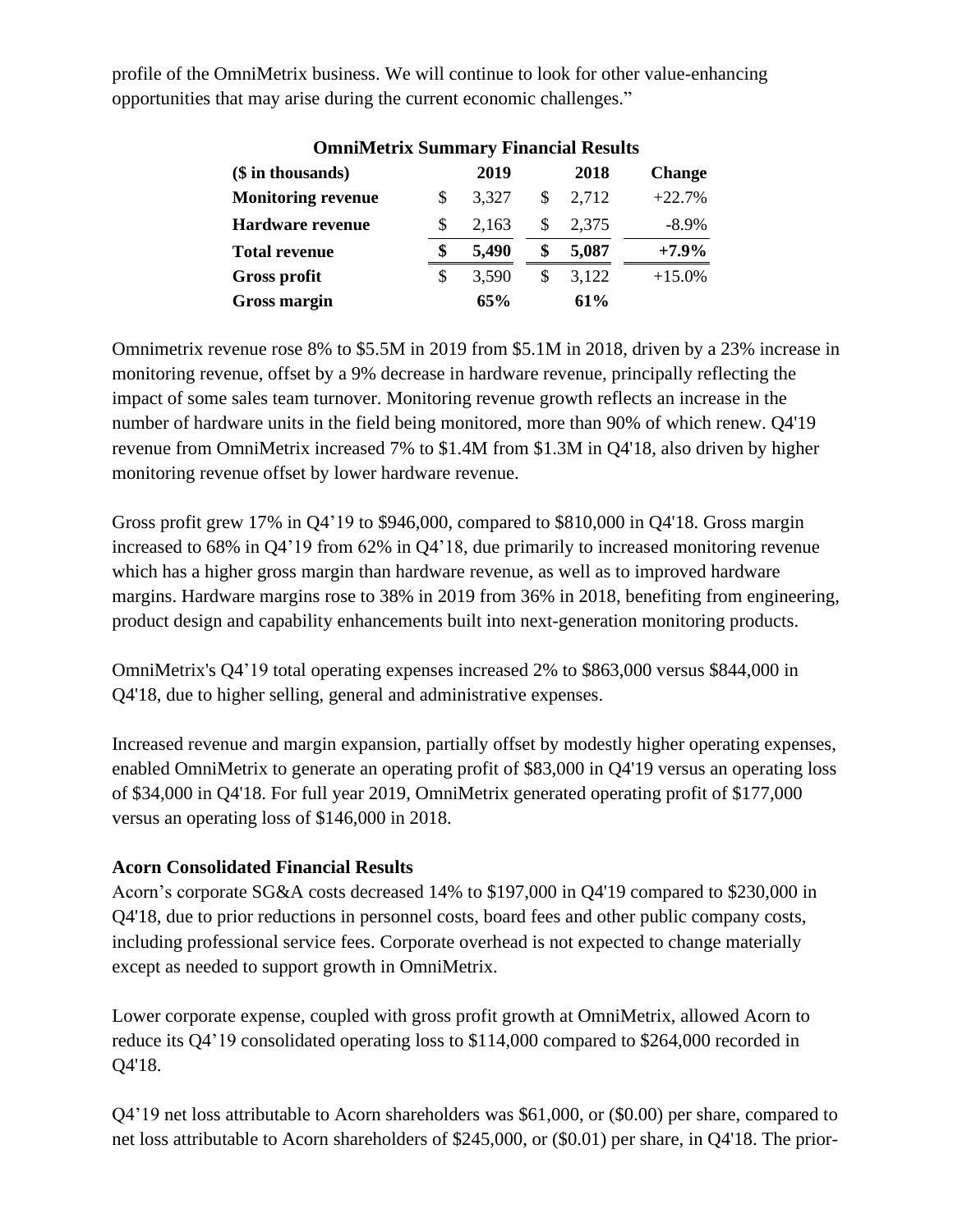year period included a net gain of \$222,000, or \$0.01 per share, related to the company's sale of an interest in DSIT.

For the full year, net loss attributable to Acorn shareholders was \$618,000, or (\$0.02) per share in 2019, versus a loss of \$2.0 million, or (\$0.07) per share in 2018, which included a loss of \$607,000, or (\$0.02) per share, related to the sale of Acorn's interest in DSIT.

# **Liquidity and Capital Resources**

Acorn reduced 2019 cash used in operating activities to \$1.2 million versus \$2.4 million in 2018. In 2019, cash used in operating activities was comprised of \$404,000 related to OmniMetrix, including \$323,000 used to retire a loan from a former director, and \$816,000 related to Acorn, including \$280,000 to pay prior year expenses and \$208,000 for rights offering costs. At December 31, 2019, Acorn had consolidated cash of \$1,247,000, including \$314,000 at OmniMetrix. OmniMetrix had \$136,000 of borrowings outstanding under its accounts receivable credit line, with an additional \$291,000 available.

As of March 20, 2020, we had consolidated cash of \$1.6 million, which included \$371,000 in settlement proceeds with the Israel Tax Authorities and \$115,000 available to borrow on our working capital credit line. Management believes that the company's current cash, plus expected cash from OmniMetrix's operations and borrowings available from lines of credit, will provide sufficient liquidity to finance the operating activities of the company for at least the next twelve months.

# **New Director of Sales**

Veteran IoT industry sales executive Daniel Hess joined OmniMetrix as Director of Sales earlier this year, having previously served as Vice President of Sales for Sierra Wireless and its Numerex subsidiary, where he was responsible for various IoT vertical offerings, including new products and the development of multimillion-dollar accounts. Dan Hess has over 25 years experience formulating strategy, identifying underserved markets and executing growth initiatives in technology segments within the telecom, wireless, analytics, and IoT spaces. He had previous sales roles with Razorsight, Zettics, Airvana, Alcatel-Lucent, and DSC (Digital Switch Corporation). Dan was also a Captain and pilot in the United States Marine Corps and earned an MBA degree from Emory University and a B.S. degree from Auburn University.

The Company's operations may be affected by the recent and ongoing outbreak of the coronavirus disease 2019 (COVID-19) which was declared a pandemic by the World Health Organization in March 2020. The ultimate disruption which may be caused by the outbreak is uncertain; however it may result in a material adverse impact on the Company's financial position, operations and cash flows. Possible effects may include, but are not limited to, disruption to the Company's customers and revenue, absenteeism in the Company's labor workforce, unavailability of products and supplies used in operations, and a decline in value of assets held by the Company, including inventories, property and equipment and marketable securities.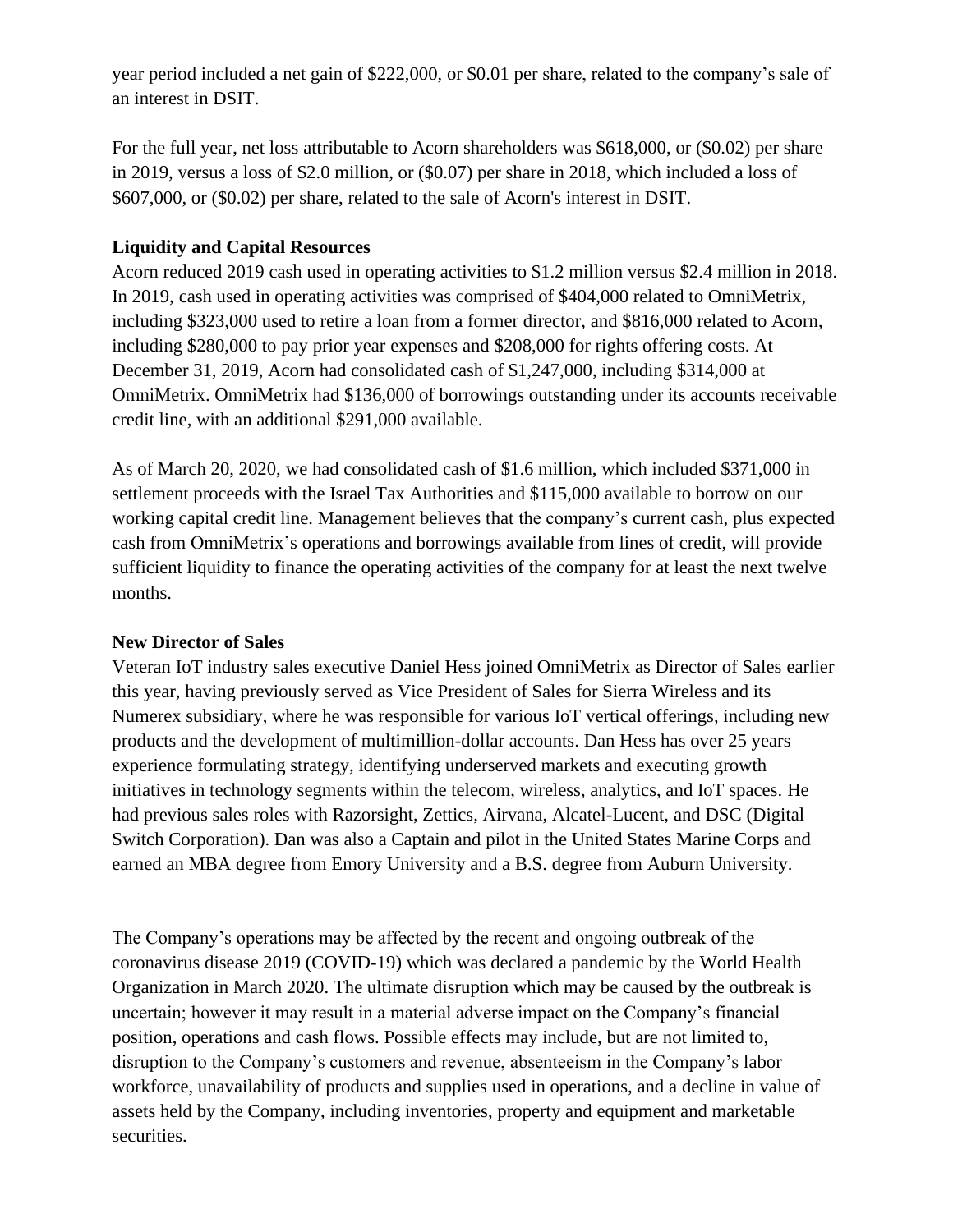### **Conference Call Details**

| Date/Time:                         | Thursday, March 26th at 11:00 am ET                                                                                           |
|------------------------------------|-------------------------------------------------------------------------------------------------------------------------------|
| <b>Dial-in Number:</b>             | 1-844-834-0644 or 1-412-317-5190 (Int'l)                                                                                      |
| <b>Online Replay/Transcript:</b>   | Audio file and call transcript will be posted to the                                                                          |
|                                    | Investor section of Acorn's website when available.                                                                           |
| <b>Submit Questions via Email:</b> | $\operatorname{acfn}\nolimits @ \operatorname{catalyst-ir}.\nolimits com - \operatorname{before}\nolimits$ or after the call. |

# **About Acorn (**[www.acornenergy.com](http://www.acornenergy.com/)**)** and **OmniMetrixTM** [\(www.omnimetrix.net\)](http://www.omnimetrix.net/)

Acorn Energy, Inc. owns a 99% equity stake in OmniMetrix, a pioneer and leader in machine-tomachine (M2M) and Internet of Things (IoT) wireless remote monitoring and control solutions for stand-by power generators, gas pipelines, air compressors and other industrial equipment. OmniMetrix's proven, cost-effective solutions make critical systems more reliable. The company monitors tens of thousands of assets for customers, which include 25 Fortune/Global 500 companies. In additional to generators in homes, OmniMetrix solutions monitor critical equipment used in cell towers, manufacturing plants, medical facilities, data centers, retail stores, public transportation systems, energy distribution, and federal, state and municipal government facilities.

#### **Safe Harbor Statement**

This press release includes forward-looking statements, which are subject to risks and uncertainties. There is no assurance that Acorn will be successful in growing its business, reaching profitability, or maximizing the value of its operating company and other assets. A complete discussion of the risks and uncertainties that may affect Acorn Energy's business, including the business of its subsidiary, is included in "Risk Factors" in the Company's most recent Annual Report on Form 10-K as filed by the Company with the Securities and Exchange Commission.

#### **Follow us**

Twitter: [@Acorn\\_IR](https://twitter.com/ACORN_IR) and [@OmniMetrix](https://twitter.com/OmniMetrix)

#### **Investor Relations Contacts**

Catalyst IR William Jones, 267-987-2082 David Collins, 212-924-9800 [acfn@catalyst-ir.com](mailto:acfn@catalyst-ir.com)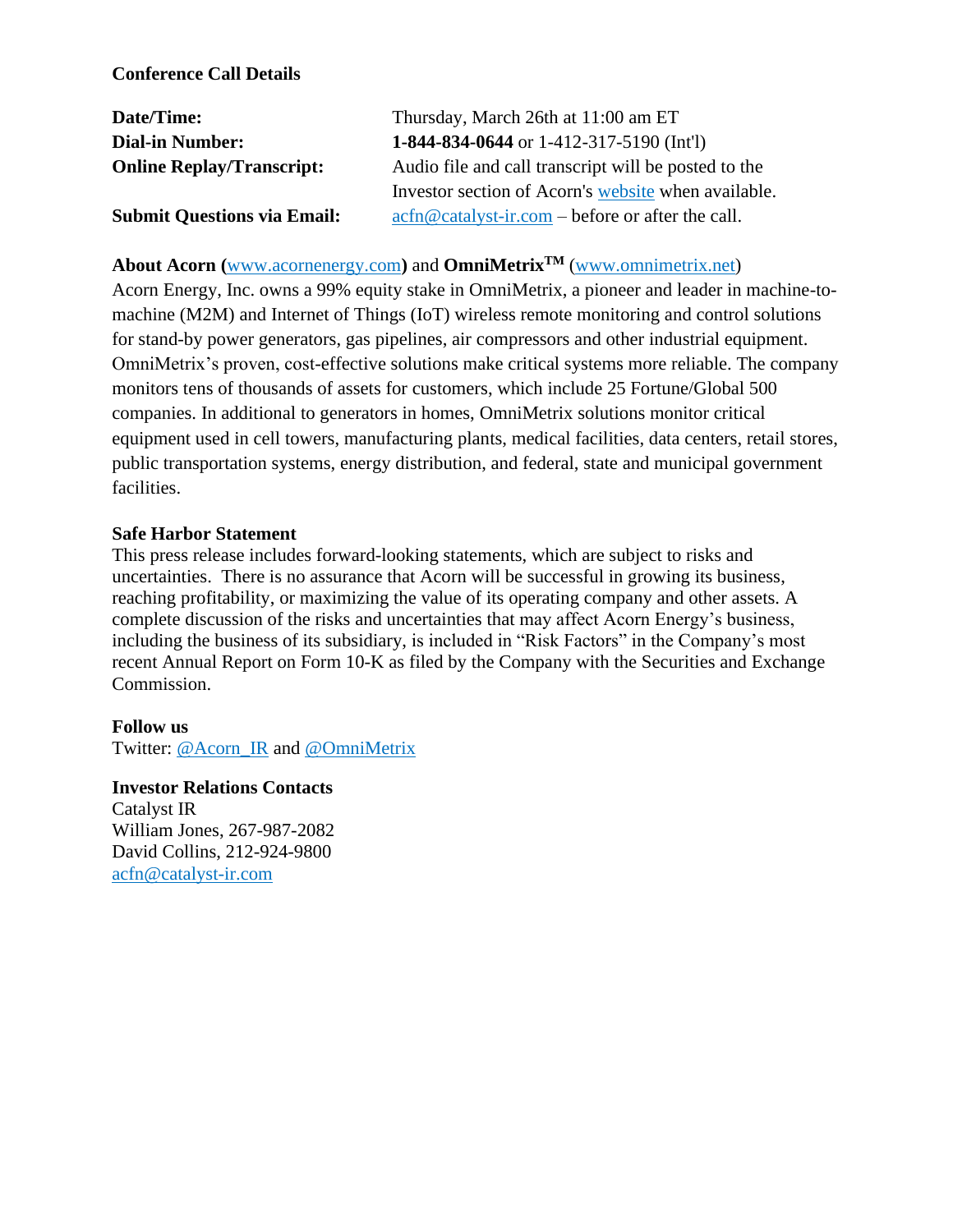#### **ACORN ENERGY, INC. AND SUBSIDIARIES CONDENSED CONSOLIDATED STATEMENTS OF OPERATIONS (IN THOUSANDS, EXCEPT PER SHARE DATA)**

|                                                 | <b>Year ended</b><br>December 31, |        |               | Three months ended<br>December 31, |               |        |               |        |
|-------------------------------------------------|-----------------------------------|--------|---------------|------------------------------------|---------------|--------|---------------|--------|
|                                                 |                                   | 2019   |               | 2018                               |               | 2019   |               | 2018   |
|                                                 |                                   |        |               |                                    |               |        |               |        |
| Revenue                                         | $\mathcal{S}$                     | 5,490  | \$            | 5,087                              | \$            | 1,400  | \$            | 1,311  |
| Cost of sales                                   |                                   | 1,900  |               | 1,965                              |               | 454    |               | 501    |
| Gross profit                                    |                                   | 3,590  |               | 3,122                              |               | 946    |               | 810    |
| Operating expenses:                             |                                   |        |               |                                    |               |        |               |        |
| Research and development expenses, net          |                                   | 559    |               | 542                                |               | 139    |               | 143    |
| Selling, general and administrative             |                                   |        |               |                                    |               |        |               |        |
| expenses                                        |                                   | 3,730  |               | 3,986                              |               | 921    |               | 931    |
| Total operating expenses                        |                                   | 4,289  |               | 4,528                              |               | 1,060  |               | 1,074  |
| <b>Operating loss</b>                           |                                   | (699)  |               | (1,406)                            |               | (114)  |               | (264)  |
| Finance expense, net                            |                                   | 2      |               | (74)                               |               | 3      |               | 2      |
| Loss before income taxes                        |                                   | (697)  |               | (1,480)                            |               | (111)  |               | (262)  |
| Income tax expense                              |                                   |        |               |                                    |               |        |               |        |
| Net loss after income taxes                     |                                   | (697)  |               | (1,480)                            |               | (111)  |               | (262)  |
| Share of income in DSIT                         |                                   |        |               | 33                                 |               |        |               |        |
| Impairment of investment in DSIT                |                                   |        |               | (33)                               |               |        |               |        |
| Gain (loss) on sale of interest in DSIT, net of |                                   |        |               |                                    |               |        |               |        |
| transaction costs and withholding taxes         |                                   | 50     |               | (607)                              |               | 50     |               |        |
| Net loss                                        |                                   | (647)  |               | (2,087)                            |               | (61)   |               | (262)  |
| Non-controlling interest share of loss          |                                   | 29     |               | 86                                 |               |        |               | 17     |
| Net income (loss) attributable to Acorn         |                                   |        |               |                                    |               |        |               |        |
| Energy, Inc. shareholders                       | \$                                | (618)  | \$            | (2,001)                            | $\$\$         | (61)   | \$            | (245)  |
|                                                 |                                   |        |               |                                    |               |        |               |        |
| Basic and diluted net loss per share            |                                   |        |               |                                    |               |        |               |        |
| attributable to Acorn Energy, Inc.              |                                   |        |               |                                    |               |        |               |        |
| shareholders:                                   | \$                                | (0.02) | $\mathcal{S}$ | (0.07)                             | $\mathcal{S}$ | (0.00) | $\mathcal{S}$ | (0.01) |
| Weighted average number of shares               |                                   |        |               |                                    |               |        |               |        |
| outstanding attributable to Acorn Energy, Inc.  |                                   |        |               |                                    |               |        |               |        |
| shareholders - basic and diluted                |                                   | 35,495 |               | 29,540                             |               | 40,393 |               | 29,556 |